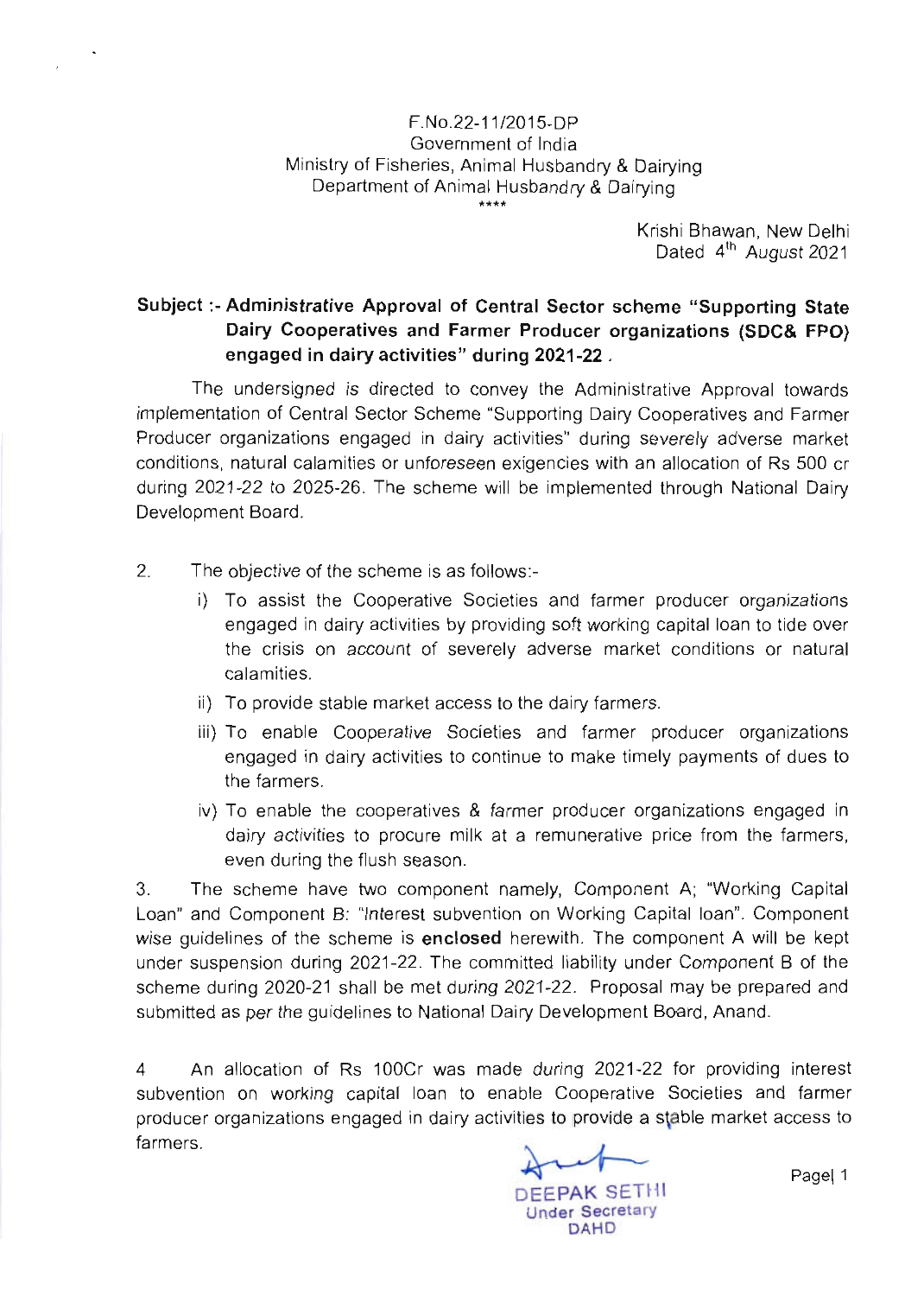5. The scheme will be driven by a High Powered Committee chaired by Secretary (DADF). The Composition of the High Powered Committee will be as follows:-

- a) Secretary (DAHD)- Chairman
- 
- b) AS & FA, DAHD- member<br>c) Managing Director, National Dairy Development Board- member & convener.
- d) Joint Secretary (Dairy Development), DAHD- member

6. The lmplementing Agencies will submit quarterly progress reports (QPR), annual report, audit reports etc along with utilization certificate in the prescribed formats. The funds released under the project will be subjected to AG Audit of the concerned State.

7. This issues with the approval of Secretary (AHD) vide Dy.No.E-2162 dated o+.08.2021 .

> (Deepak Sethi) Under Secretary to the Government of strein | DAHD

## Distribution:

- $1<sub>1</sub>$ Chairman, National Dairy Development Board, Anand, Gujarat
- 2. Chief Executive Officer, Niti Ayog, Yojana Bhawan, New Delhi
- 3 Principal Accounts Officer, Ministry of Fisheries Animal Husbandry and Dairying, Department of Animal Husbandry and Dairying, 16-A, Akbar Road Hutments, New Delhi-110011.
- Chief Controller of Accounts, Department of Agriculture, Cooperation & Farmers Welfare, Krishi Bhawan New Delhi. 4
- Accountant General, AGCR Building, New Delhi-110002 5
- Principal Secretary/Secretary, Department of Animal Husbandry/Dairy Development, All States and UT's  $6.$
- Managing Director, Milk Federation, All States and UTs 7

Copy for kind information to:

Sr.PPS to Secretary (AHD), PPS to SS & FA, PS to JS (C&DD)/ DC (DD)/ AC (DD)/ US(Budget)/ Guard file.

> (Deepak Sethi) Under Secretary to the Government of lndia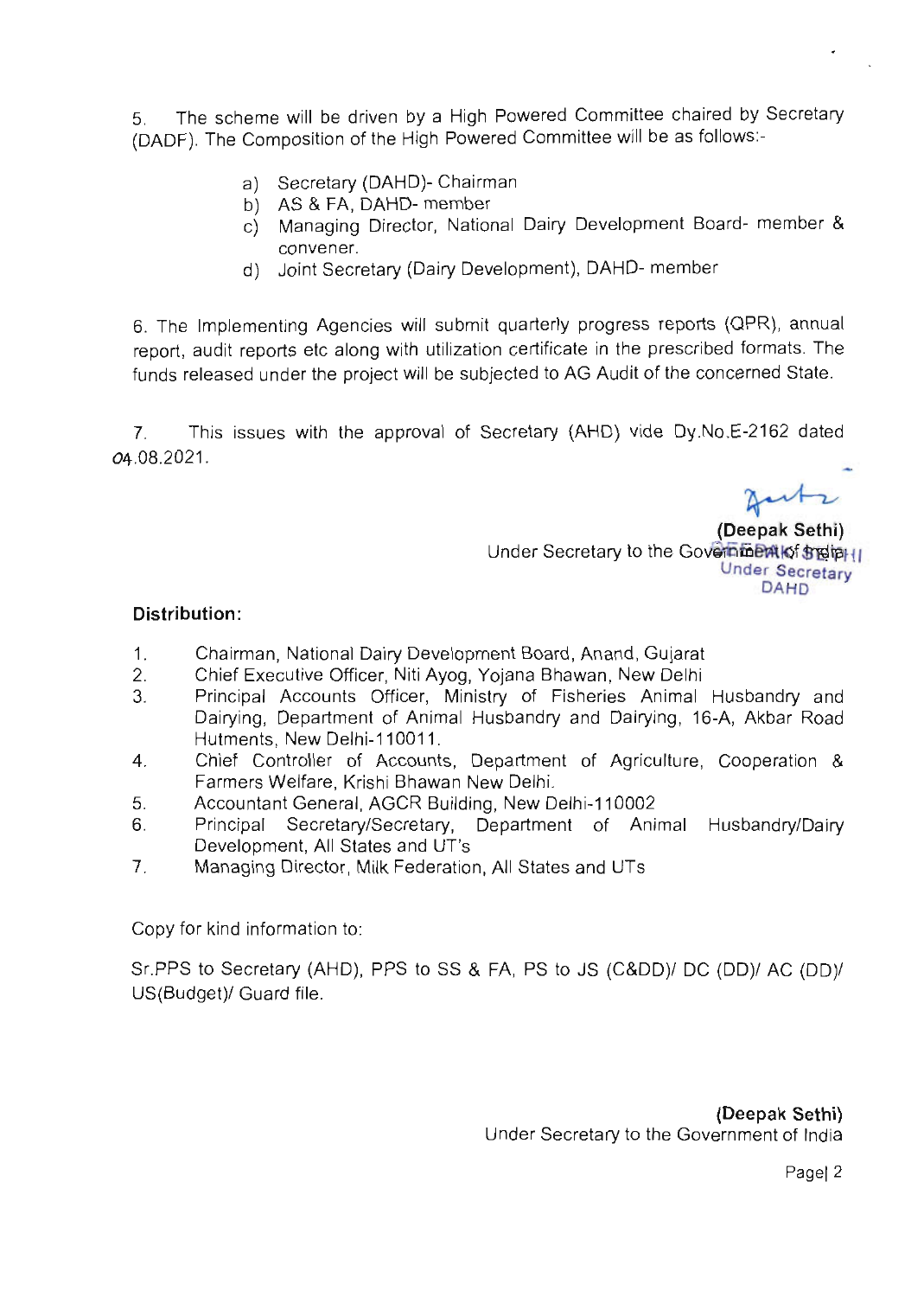#### OPERATIONAL GUIDELINES

#### for

#### Component A: "Workinq Capital Loan"

- The High Powered Committee will decide on the disbursement under the scheme. i.
- Funds available with NDDB to be used for providing soft loans for working ij. capital to enable Cooperative Societies and farmer producer organizations engaged in dairy activities to provide a stable market access to farmers.
- Eligible Organizations: Cooperative Societies and farmer producer organizations (FPOs) engaged in dairy activities. iii
- iv. Eligibility Criteria: Cooperative Societies and farmer producer organizations engaged in dairy activities which fulfil the following criteria will be eligible for working capital loan from the corpus fund; to be repaid within nine months
	- a. Must not be a defaulter in repayment of long term loan or working capital loan to NDDB and/or NCDC.
	- b. Past accounts, upto the previous financial year, must be attached with the loan application.
	- c. The Debt Service Coverage Ratio (DSCR) of the operations to cover the total liability towards lenders should work out to a minimum of 1.25 times.
	- d. The Cooperatives and FPOs engaged in dairy activities must post Operating Profits of the last 3 consecutive financial years. 'Other income & grant' should not be considered for calculation of Operating Profit.
	- e. Current Ratio should be a minimum of 1.00. 'Non recoverable debtors' shall be excluded from debtors and 'short term loan & interest due' to be included in current liabilities in calculation of Current Ratio.
	- f. Only those Cooperative Societies and farmer producer organizations engaged in dairy activities will be eligible which have not received any element of subsidy from the State Government for milk procurement. Those States where subsidy is paid either to the State Federations or directly to the farmers for milk procurement shall not be eligible to receive working capital loan on soft terms under this scheme.

## Note:-

- a. The eligible borrowers must submit their application for working capital in a prescribed format to NDDB.
- b. The details required would include month-wise details of milk procurement, liquid milk sale and milk disposed in various products for the past financial year and month-wise projected details, including projected cash flow for the financial year(s) of the working capital loan drawl and repayment.
- c. The borrower would also need to submit audited annual accounts for the last three financial years.

DEETAK SETHI **Under Secretary** DAHD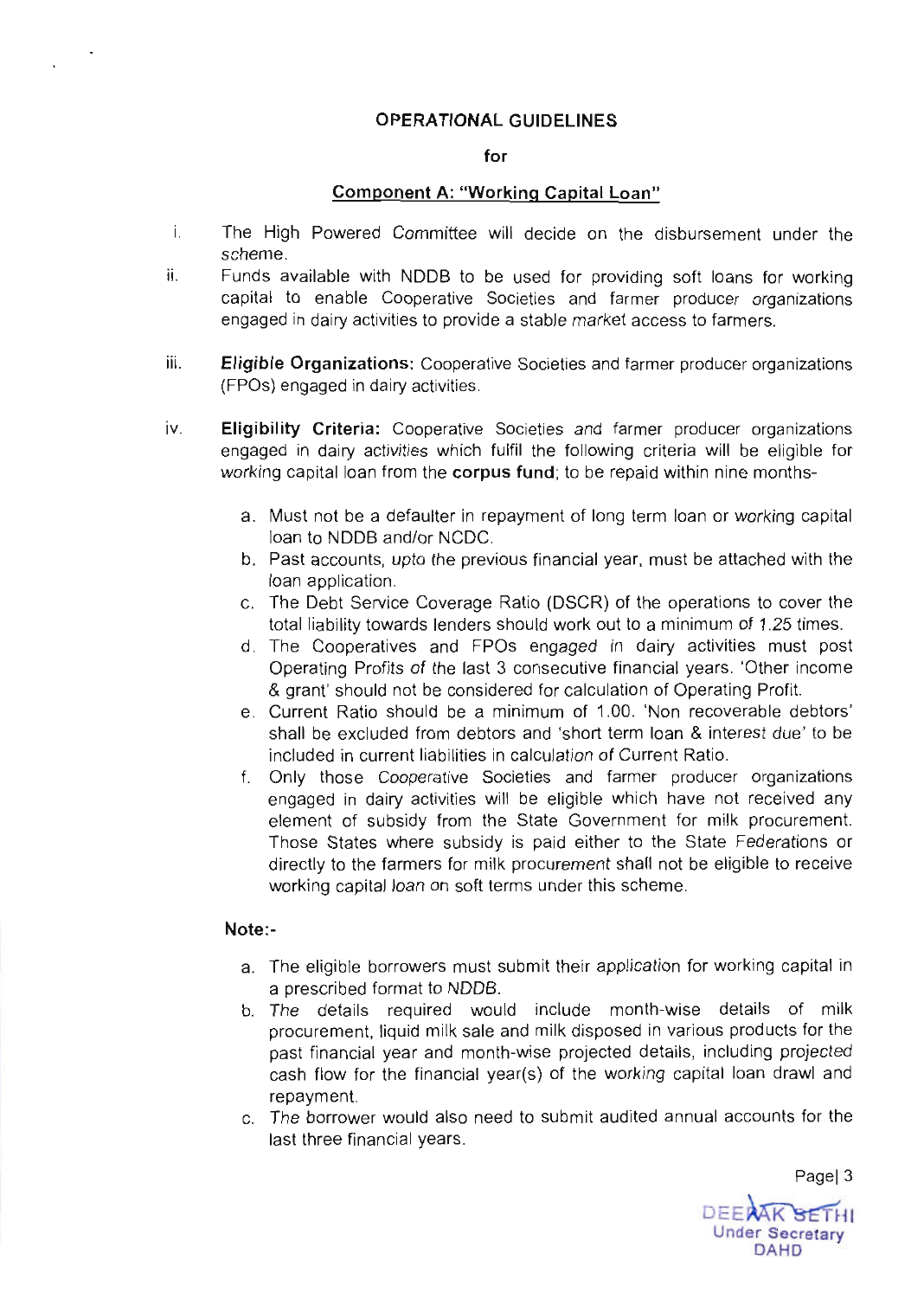- a) Computation of maximum eligibility of Working Capital: The maximum v. eligibility of working capital shall be assessed as per the following formula.
	- i. Working capital requirement during flush months is equivalent to:  $[(MPPD-LMPD) \times MPP \times 120]$  Where: MPPD = Milk Procurement Per Day in Kg LMPD = Liquid Milk sale Per Day in Kg MPP = Milk Procurement Price paid to DCS per Kg. (120 days flush period)
	- ii. Working capital requirement during lean months milk procurement period is equivalent to: Cost of powder & white butter requirement during lean procurement months (80% of the purchase value)
	- iii. Net working capital requirement:

Working capital requirement assessed as per (i) and/or (ii)

Less: share capital / free reserves invested in Fixed Deposits/ Bank Accounts, etc.

b) Maintenance, upkeep and distribution of Corpus fund: lt is proposed to create a corpus fund under NDDB through a separate designated bank account which will be audited by internal and statutory auditor of NDDB as per NDDB Act. ln addition, DADF may, as and when it is deemed necessary by it, get the accounts of the corpus fund audited by CAG of lndia.

The High Powered Committee set under the chairmanship of Secretary (DADF) will indicate state wise allocation of working capital fund.

c) Fund Disbursement: Fund disbursement shall be decided by HPC. The withdrawal of funds shall commence after the borrower completes the execution of documents and other formalities relating to security coverage. The withdrawal of the sanctioned loan shall be allowed in a maximum of 4 installments depending upon the requirement of the borrower.

NDDB shall ascertain the projected cash flow and carry out financial appraisal to work out the Debt Service Coverage Ratio (DSCR).

NDDB shall convey the approval of working capital loan to the borrower through a sanction letter.

## d) Security & documentation:

- i. Board resolution
- ii. Working Capital Loan agreement
- iii. Demand Promissory Note iv. Letter of Continuity
- 
- 
- v. Letter of Hypothecation (for first charge on stock) vi. Post Dated Cheques (PDCs) for repayment of principal and interest

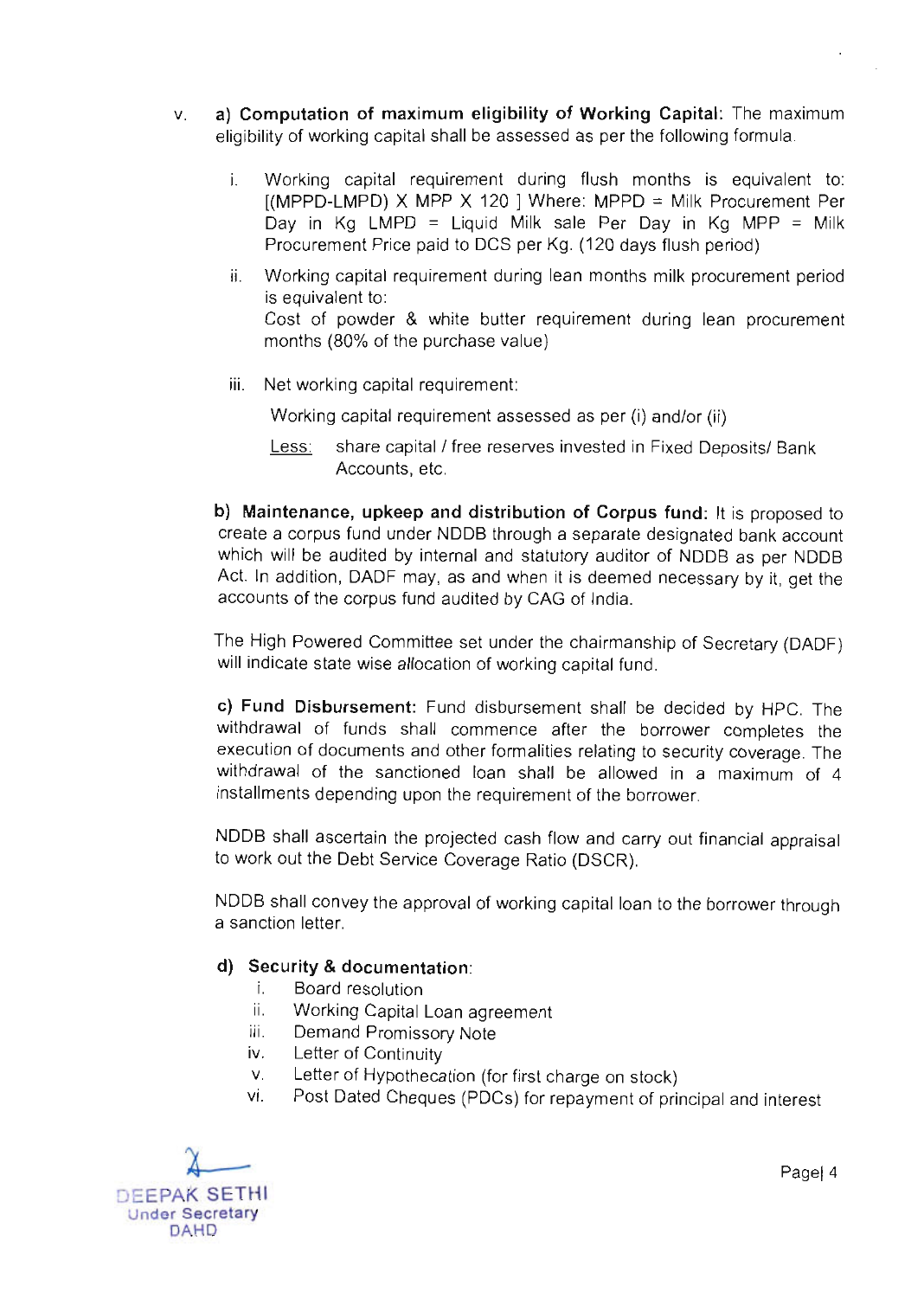vii. Escrow arrangement on the operating bank account where all sale proceeds of the borrower are deposited for securing repayment in case of default.

ln order to ensure that PDCs get paid on presentation, undertaking will be required from the borrower confirming that (i) the borrower will not request NDDB to withhold presentation of PDC citing any reason and (ii) the borrower will ensure adequate funds on the due date of PDC and (iii) in the eventuality of any cheque getting dishonored, the borrower will not request NDDB to abstain from taking action under section 138 of Negotiable lnstruments Act.

e) Rate of lnterest: The rate of interest proposed to be simple interest of 5 % per annum (floating rate), which will be calculated on a monthly rest basis from the date of disbursement of loan.

The penal rate of interest in case of default in repayment will be  $\omega$  2.00% per annum over & above the normal interest to be compounded monthly or any such rate as may be specified by High Powered Committee set under the chairmanship of Secretary (DADF).

f) Repayment period: The principal along with interest shall be repaid within a maximum period of nine months from the date of release of each installment.

### g) Other terms and conditions:

The eligible organization availing subsidy shall keep NDDB informed on the following in the prescribed format:

a) Monthly Audited Fund Utilization Statement.

b) Monthly Stock Statement. NDDB shall physically verify the stock of commodities purchased/ converted by the borrower by availing working capital loan from NDDB. The fund utilization, stock position of commodities purchased and cash-flow will be assessed/reviewed monthly by NDDB and installments after the first shall be released only after ensuring that the borrower has utilized the previous amount as per the scheme and physical verification of stock'

c) lnterest or profit earned by NDDB on the corpus or from working capital loans will be ploughed back to the corpus. NDDB will furnish statement of account of the corpus to Govt. of India on a periodic basis.

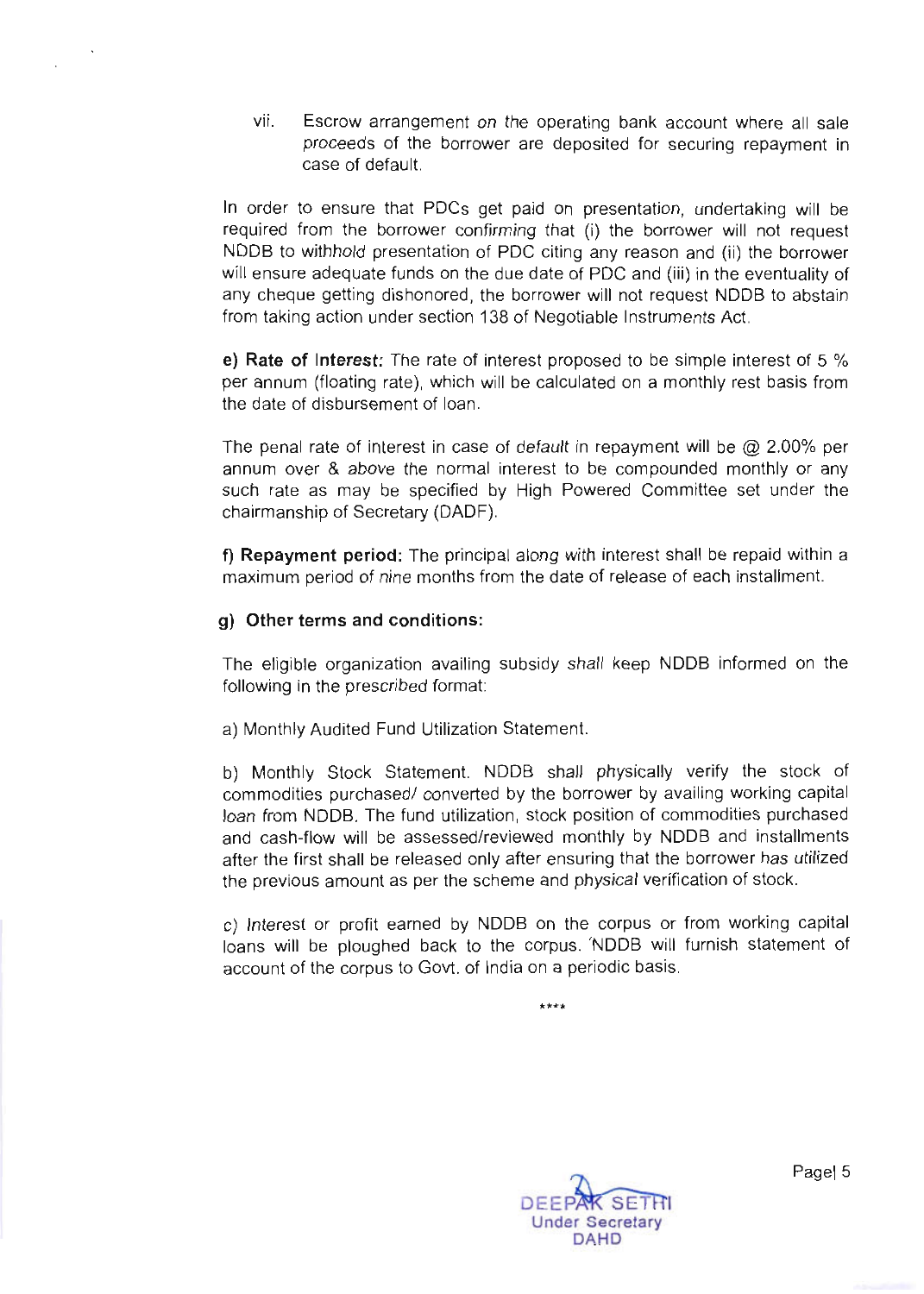### OPERATIONAL GUIDELINES

#### for

#### Component B: 'lnterest Subvention on Workinq Capital Loan'

#### 1. lntroduction:

The "lnterest subvention on working capital loan" with a total outlay of Rs. 203 crore for supporting the milk cooperatives and milk producer companies institutions to overcome problems being faced due to COVID 19 has been approved by Government of lndia (Gol) for FY 2020-21.This component will continue during 2021-22 to 2025-26.This will be implemented by Department of Animal Husbandry and Dairying (DAHD), Gol through NDDB.

Under this provision, 2% per annum interest subvention on secured/unsecured working capital loan shall be provided. This is subject to the condition that such loans meet other criteria of the scheme and also any risk of default lies with the financing institutions. For prompt and timely repayment additional 2% interest subvention will be payable at the end of the loan repayment period.

#### Eligible Organisations:

Producers' Owned lnstitutions such as Milk Federations, Milk unions, Farmer owned/ Milk Producer Companies will be considered for providing financial assistance under the proposed scheme. They will be termed as Participating Agencies (pA).

#### 2. Purpose of the Scheme:

The scheme would have the following benefits:

- a) It will help in providing stable market access to milk producers.
- a) it will holy if providing stable market access to milk producers.<br>b) Enable the Producer Owned Institutions to make timely payment of milk bill to milk producers.
- c) Improvement in farmers' income from dairying even during flush season making<br>the dairy operations viable for milk producers.
- d) It will help Producer Owned Institutions in supplying quality milk and milk products to consumers at a reasonable price.
- e) It will help in stabilizing the domestic market price of conserved dairy<br>commodities.
- f) It will help in converting surplus liquid milk into conserved commodities with higher shelf life.
- g) It will lead to reduced dependency on imported commodities during the period of shortage, thereby helping in stabilising the domestic prices of milk and milk products.

#### 3. Eligibility Criteria for the pA:

Participating Agencies fulfilling following criteria will be eligible to avail interest subvention under the scheme:

**DEEPAK SETHI** Under Secretary DAHD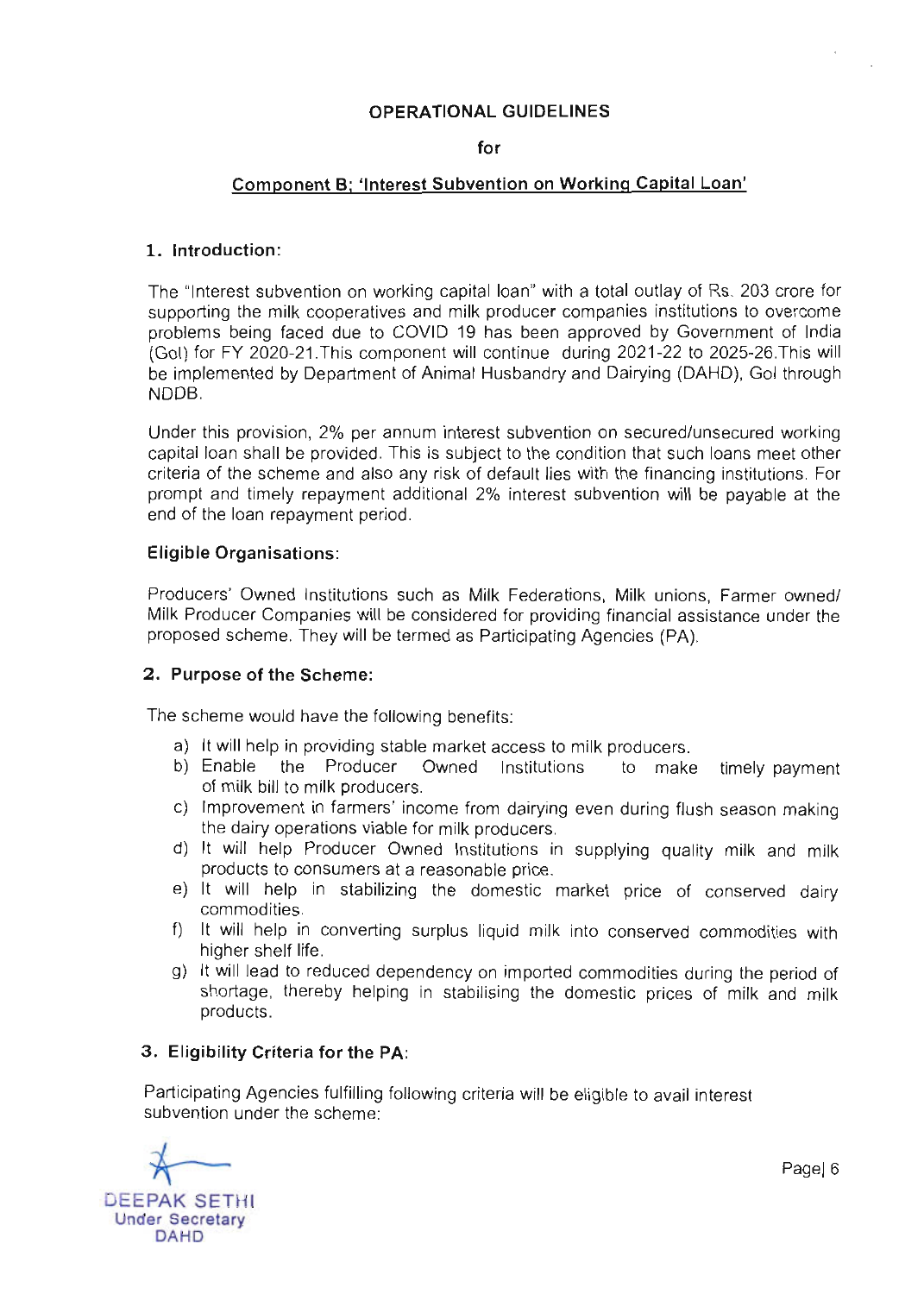- a) The beneficiary (i.e. PA) should have a sanctioned loan/facility for working capital borrowing (including cash credit facility) from any Scheduled Commercial Banks/ RRBs/ Cooperative Banks/financial institutions (Hereafter called Fl- Financing lnstitution) for meeting the working capital requirement during the operational period of the Scheme.
- b) Participating Agency must be regular in repayment of loans and interest servicing to Fl and has to first repay the loan installments, to avail the benefits under the scheme.
- c) lnterest Subvention shall be provided for the outstanding Working Capital loan during the current financial year  $(1^{\text{st}}$  April 2021 and 31<sup>st</sup> March 2022).
- d) lnterest Subvention shall be provided on back ended basis every month by National Dairy Development Board (NDDB) to Participating Agency bank account with Fl after verifying the claim.
- e) Participating agency should pay back the procurement price to farmers on a regular basis and should be able to submit proof of that.
- f) The Participating Agency should agree to provide monthly reports with day-wise details on opening, addition, reduction and closing balance of Conserved Commodities and such milk processing /operations reports as required by NDDB.

### 4. Role of stakeholders

DAHD, NDDB, Financial lnstitutions (Fl), and Participating Agencies (PA) will be major stakeholders of the project and the roles of these major stakeholders are given below:

| Stakeholder                                | <b>Roles</b>                                                                                                                                                                                                                                                                                                                                                                                                                                                   |  |  |  |
|--------------------------------------------|----------------------------------------------------------------------------------------------------------------------------------------------------------------------------------------------------------------------------------------------------------------------------------------------------------------------------------------------------------------------------------------------------------------------------------------------------------------|--|--|--|
| DAHD, Gol/SC                               | • Approve the scheme, finalize and issue operational<br>guidelines of the scheme.<br>• Budget support for grant assistance for interest<br>subvention on working capital loan.<br>• Release of fund to NDDB for onward release to eligible<br>Participating Agencies through respective commercial<br>banks.<br>$\bullet$ Function of HPC:<br>Approve changes in the Scheme guidelines, as and<br>a)<br>when needed.<br>Approve the criteria of funding.<br>b) |  |  |  |
| <b>NDDB</b><br>Implementing<br>Agency (IA) | · Identify and screen project proposals seeking interest<br>subvention submitted by PA.<br>• Facilitate implementation and monitoring of the scheme.<br>. Release of subsidy (interest subvention) assistance in<br>phases aligned with working capital loan repayment<br>schedule to FI.<br>• Submission of Fund Utilisation Report (FUR).                                                                                                                    |  |  |  |

DEEPAK SETHI Under Secretary DAHD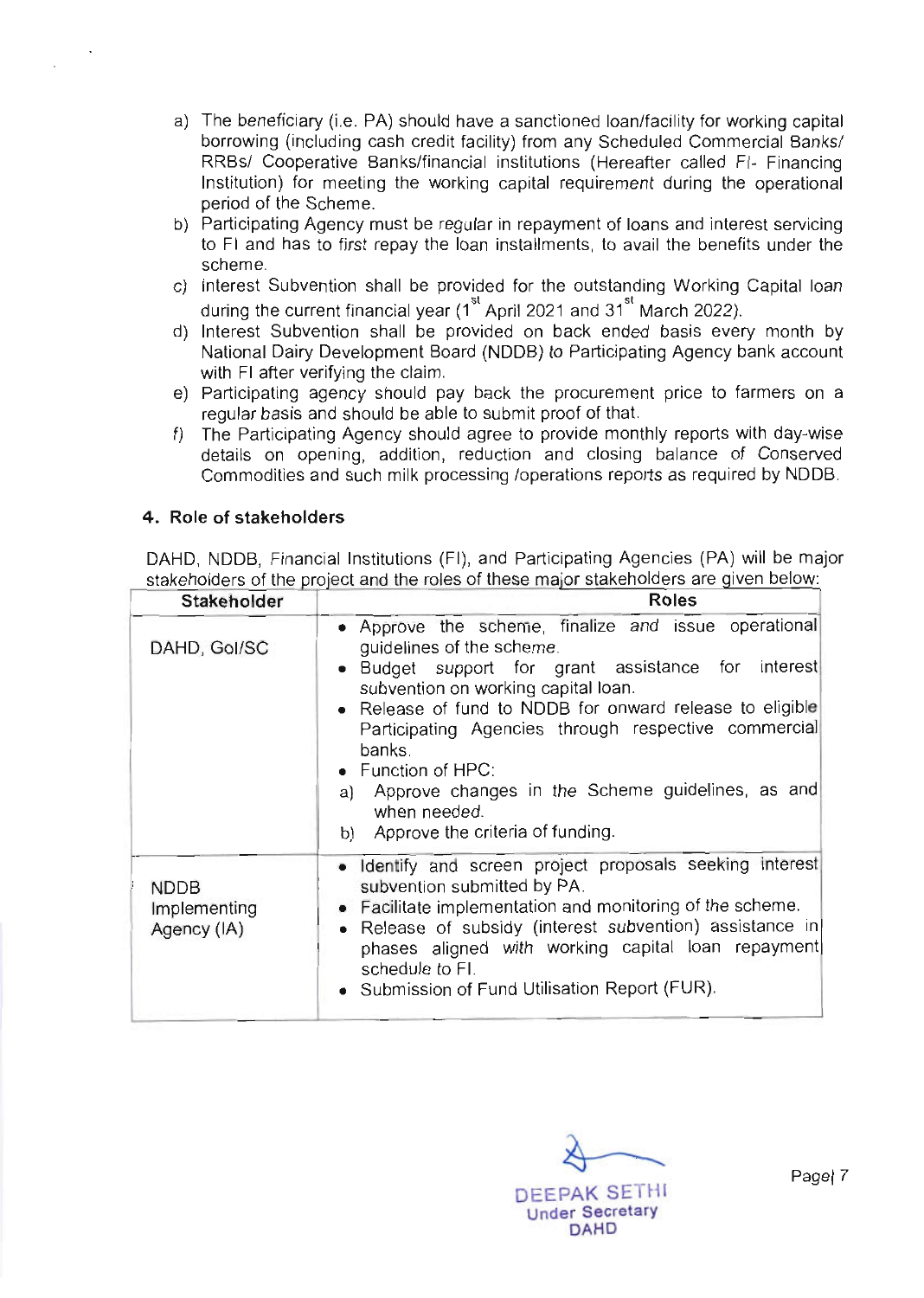| Bank/Working<br>Capital financing<br>institution(FI)<br>Scheduled<br>(All<br>Commercial Banks /<br>Regional Rural<br>banks/ Cooperative<br>banks/ Financial<br>institutions as<br>per<br>RBI notification) | • To verify proposals of PAs received from NDDB seeking<br>interest subvention assistance.<br>• To ensure release of interest subvention to the respective<br>working loan accounts of the PAs in adherence to the<br>loan repayment schedule.<br>• To furnish the progress report on periodic basis to NDDB<br>as per Operational Guidelines.<br>• To report non-compliant cases of PAs defaulted in<br>repayment of working capital loan |
|------------------------------------------------------------------------------------------------------------------------------------------------------------------------------------------------------------|--------------------------------------------------------------------------------------------------------------------------------------------------------------------------------------------------------------------------------------------------------------------------------------------------------------------------------------------------------------------------------------------------------------------------------------------|
| Participating<br>Agencies<br>(State Dairy<br>Federations/ Milk<br>unions/ Milk<br>Producer<br>Companies/ Multi-<br><b>State Cooperative</b><br>Society)                                                    | • Submit application to NDDB as per Operational<br>Guidelines of the scheme.<br>• Follow all required procedures to avail interest subvention<br>assistance under the scheme<br>• Share information as and when sought by DAHD/<br>NDDB/FI.                                                                                                                                                                                                |

## 5. Products covered

Four conserved commodities SMP, White Butter, WMp, Ghee are covered under the scheme.

## 6. Application, Appraisal and Approval process

## 6.1 Receipt of applications

- The eligible Participating Agency (PA) shall submit application to NDDB in a prescribed format *(attached as Annex 1)* for availing interest subvention on the working Capital loan sanctioned by the Fl.
- . Applications shall be submitted within 45 days from the date of sanction of the working capital loan and should include the copy of sanction letter of Bank/FI for working capital loan/ cash credit from financial institutions.
- o However, in case of loan sanctioned prior to date of launch of the scheme, un- repaid part may be calculated from 1st April 2o2l for the purpose of interest subvention. The requirement of the sanction letter would be same as above.
- Following documents need to be submitted to the NDDB along with the application form.<br>
Sanction letter of the Working Capital Loan along with terms and
	- conditions, copy of loan agreement.

## 6.2 Application assessment methods

- o NDDB will screen the application submitted by pA based on the eligibility criteria prescribed in the operational guideline.
- Only eligible PAs having sanctioned secured/unsecured Working capital loan will be considered for processing under the scheme.

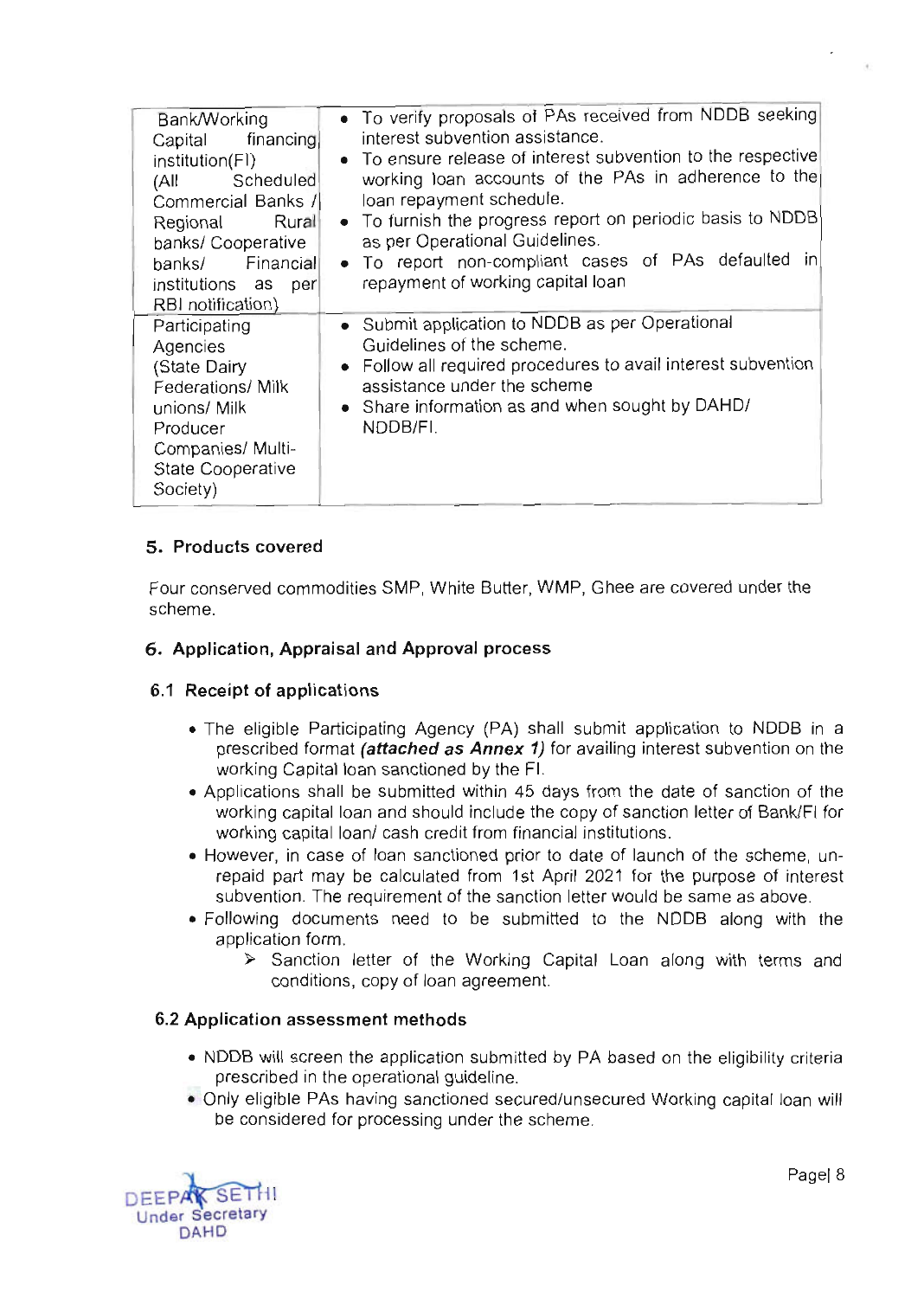- Eligible interest subvention amount: lnterest subvention shall be provided  $\bullet$ maximum for 12 months in the year @ 2% per annum. Penal interest & other charges like prepayment or commitment charges, taxes or levies, if any, charged by the Bank/FI shall not be considered while calculating the eligible interest subvention amount.
- For prompt and timely repayment additional 2% interest subvention will be payable at the end of the loan repayment period.
- The working capital loan account where all of the interest payments and/or instalments of principal were paid (through customer induced payments only) within 30 days of the due date during the tenure of the loan, would be considered as an account having prompt payment.
- The additional interest subvention may be processed immediately based on certificate from the Bank that the loan has been repaid / serviced promptly by the PA during the tenure of the loan or till  $31<sup>st</sup>$  March, of current financial year whichever is earlier.

### 6.3 Process for approval

- . NDDB will process the interest subvention proposals received from PAs once a month.
- NDDB will consider the recommendations for each of the proposals and accord its approval.
- o NDDB shall intimate the commitment to provide interest subvention on the accepted rate to the Fl and the PA.

#### 7. Fund flow

The Department of Animal Husbandry and Dairying, Government of lndia, will release funds to the NDDB. lnturn, NDDB wili transfer fund to Fl for onward release of eligible interest subvention amount to the respective working capital account of the Participating Agency.

## 8. Release of lnterest subvention to PA

- PA has to submit its request for release of interest subvention in prescribed format to NDDB (as per Annex 2).
- The outstanding loan will be reconciled by FI with the stock of conserved commodities available with the Participating Agency.
- NDDB shall release the eligible interest subvention amount online to FI on back ended basis every month in the working capital loan account of PA after assessing the repayment of loans and interest servicing by PA. For this it may ask for interest certificate, relevant bank statement & stock statement of the conserved commodities.

## g. Project monitoring and Coordination:

DEEPAK SETHI Under Secretary DAHD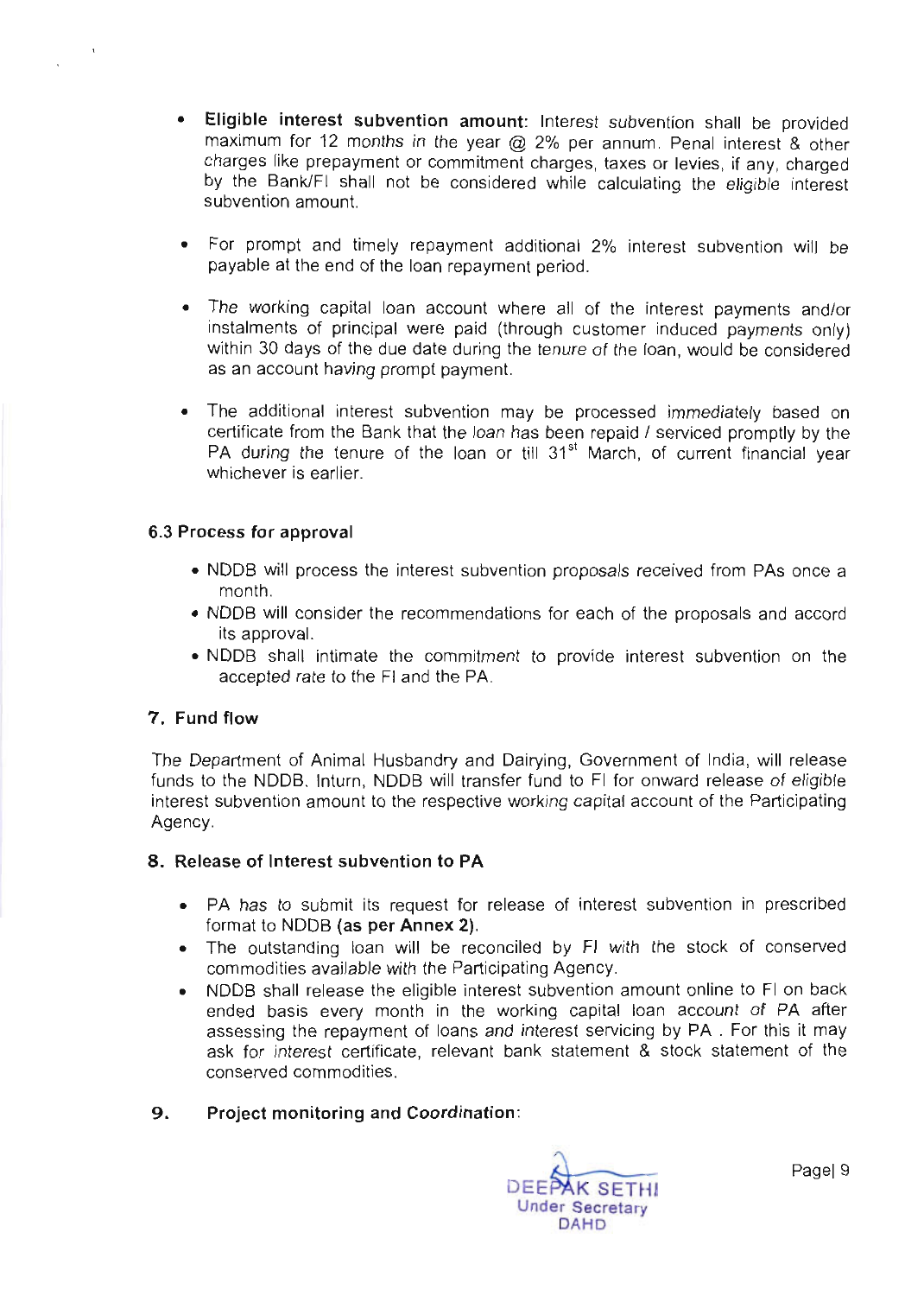- Participating Agencies will submit progress report to the IA as per prescribed monitoring format (as per Annex 2).
- Fl will also monitor stock of commodities like, SMP, White butter, WMP, Ghee  $\bullet$ etc. with eligible PAs
- The lmplementing Agency (lA) will facilitate implementation, coordination,  $\bullet$ initial screening and desk monitoring of the scheme.
- lA will submit quarterly Fund Utilisation Report (FUR) to DAHD based on  $\bullet$ monthly progress report received from the respective FI/PA and will also provide such information on the progress of the scheme.

 $+ + +$ 

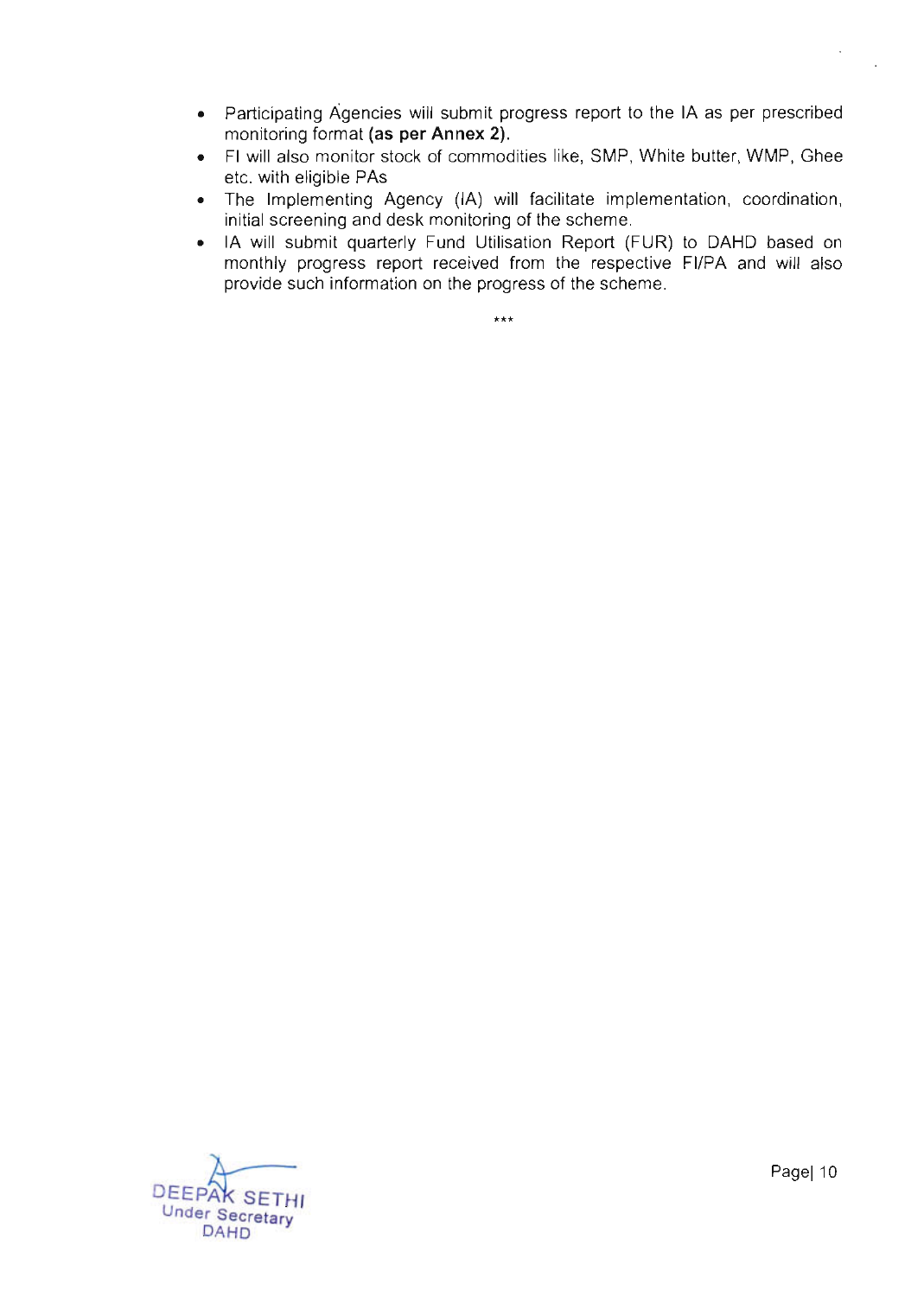### **Application Format**<br>Central Sector Scheme - "Interest Subvention on Working Capital Loans for<br>Dairy Industry"  $Date:$  $\frac{1}{2}$   $\frac{1}{2}$ 1 Participating Agency (PA) basic details Name of Participating Agency (PA) CEO/MD/GM (Name with designation): Address Contact details (Telephone no./email id <sup>2</sup> Financial lnstitution (Fl) basic details Name of Fl Branch name and address Name of Branch Manager Contact details (Telephone no./ email id Participating Agency (PA) eligibility for availing interest subvention under the 3 scheme Criteria Declaration a Loan/facility for working capital borrowing (including cash credit facility) has been sanctioned by Scheduled Commercial Banks RRBs/ Cooperative banks/financial institutions (Hereafter called Fl- Financing lnstitution) for meeting the working capital requirement of PA during current financial year( 2021-22). (please mention yes or no, also mention loan sanction period, b PA must be regular in repayment of loans and interest servicing to Fl. PA has to first repay the loan instalments/interest servicing, to avail the benefits under the scheme. (whether PA is regular in repayment or not, PA to attach certified account statement) c Participating agency should pay back the procure ment price to farmers on a regular basis, and should be able to submit proof of that as and when asked for by FI/IA/DAHD. (please mention Agreed or not agreed) d PA is agreeable to provide monthly reports with day-wise details on opening, addition. reduction and closing balance of Conserved Commodities and such milk processing /operations reports as required by NDDB*(please*<br>mention Agreed or not agreed) reports as required by NDDB(please 4 Milk bill payment details Milk bill payment outstanding to societies/farmer (Rs crore) as on dd/mm/yyyy Last milk bill payment date (dd/mm/yyyy): Milk bill payment cycle (no. of days): 5 Details of Working capital loan sanction Date of sanction (dd/mm/yyyy)



Pagel 11

An nex 1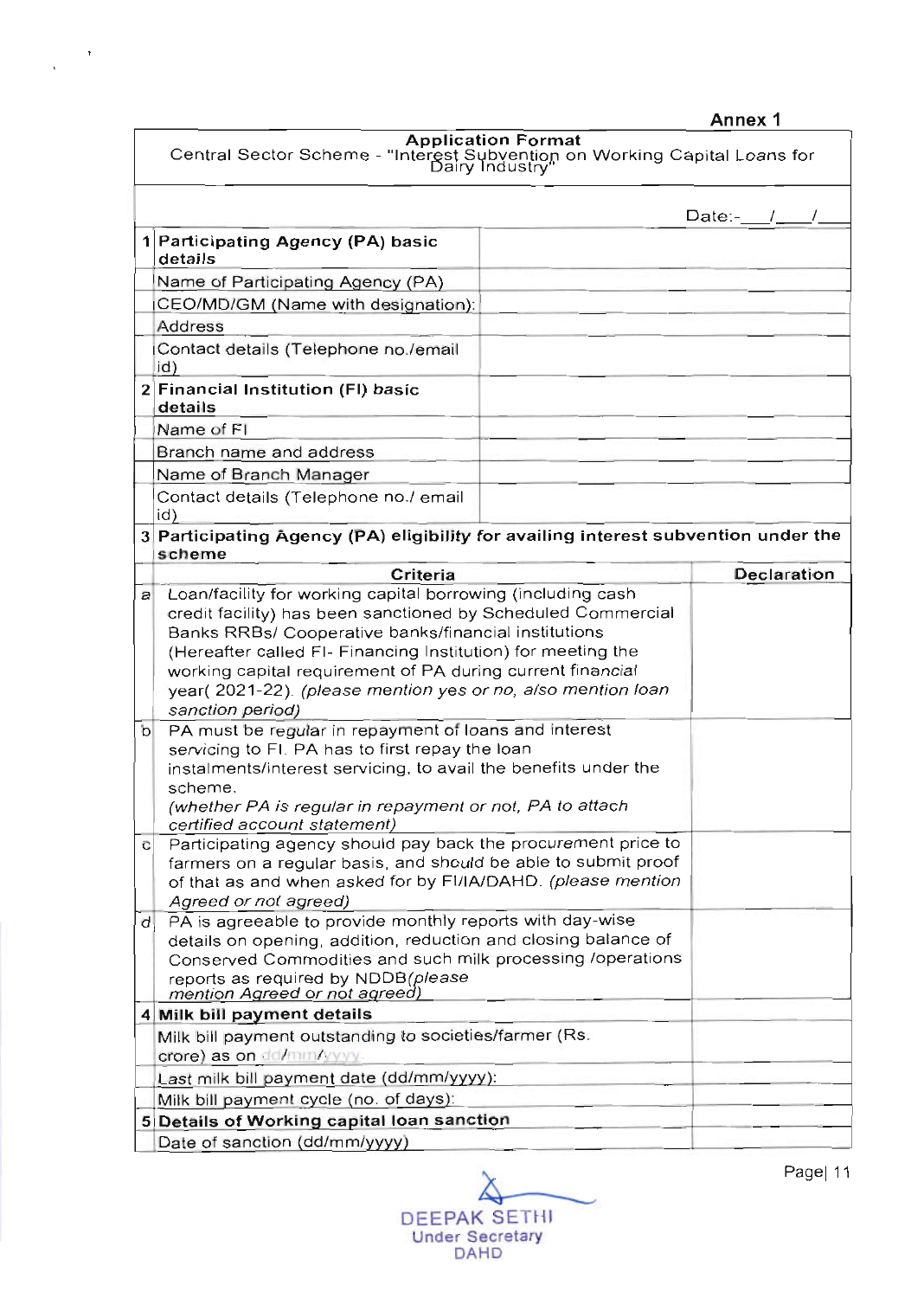| Loan amount (Rs. Lakh)                                                                                                                                                                                                                                                                                                                                                                                                                                                         |                                                                         |  |  |  |
|--------------------------------------------------------------------------------------------------------------------------------------------------------------------------------------------------------------------------------------------------------------------------------------------------------------------------------------------------------------------------------------------------------------------------------------------------------------------------------|-------------------------------------------------------------------------|--|--|--|
| Purpose of Loan                                                                                                                                                                                                                                                                                                                                                                                                                                                                |                                                                         |  |  |  |
| Details of Security offered (please mention details)                                                                                                                                                                                                                                                                                                                                                                                                                           |                                                                         |  |  |  |
| Rate of interest charged excluding penal interest charges (% per<br>annum)                                                                                                                                                                                                                                                                                                                                                                                                     |                                                                         |  |  |  |
| Period of Loan                                                                                                                                                                                                                                                                                                                                                                                                                                                                 |                                                                         |  |  |  |
| Date of availing Working Capital Loan                                                                                                                                                                                                                                                                                                                                                                                                                                          |                                                                         |  |  |  |
| Repayment Cycle (monthly/quarterly/Annual)                                                                                                                                                                                                                                                                                                                                                                                                                                     |                                                                         |  |  |  |
| No. of instalment repaid                                                                                                                                                                                                                                                                                                                                                                                                                                                       |                                                                         |  |  |  |
| Working capital loan provided against the stock of<br>SMP/WMP/White Butter/Ghee - Rs lakh                                                                                                                                                                                                                                                                                                                                                                                      |                                                                         |  |  |  |
| Working capital loan is secured by mean of hypothication of<br>stocks or any other means, please specify.                                                                                                                                                                                                                                                                                                                                                                      |                                                                         |  |  |  |
| 6 Interest Subvention Scheme Assistance                                                                                                                                                                                                                                                                                                                                                                                                                                        |                                                                         |  |  |  |
| Loan amount considered for Interest subvention Scheme                                                                                                                                                                                                                                                                                                                                                                                                                          |                                                                         |  |  |  |
| financial year), whichever is earlier.                                                                                                                                                                                                                                                                                                                                                                                                                                         | Period for Interest subvention required (latest upto 31st March of each |  |  |  |
| under<br>sought<br>Proposed<br>interest<br>subvention<br>amount<br>theScheme(Rs.Lakh)                                                                                                                                                                                                                                                                                                                                                                                          |                                                                         |  |  |  |
| 7 Details of bank account to which interest subvention amount will<br>be credited                                                                                                                                                                                                                                                                                                                                                                                              |                                                                         |  |  |  |
| Bank Account No.                                                                                                                                                                                                                                                                                                                                                                                                                                                               |                                                                         |  |  |  |
| <b>IFSC Code</b>                                                                                                                                                                                                                                                                                                                                                                                                                                                               |                                                                         |  |  |  |
| It is requested to kindly consider our application under the Central Sector Scheme - "Interest<br>Subvention on Working Capital Loans for Dairy Industry" and approve eligible interest<br>subvention for the approved working capital loan. We shall abide by rules, terms and conditions<br>as described in the scheme guideline and any revision thereof.<br>Enclosure:<br>1) Working Capital Loan sanction letter along with terms and conditions and loan agreement copy. |                                                                         |  |  |  |
| Declaration:<br>We certify that the information submitted in this application is true and correct to the best of our<br>knowledge. We further understand that any false/incorrect statements may result in denial/<br>revocation/refund of ineligible/total subvention amount of the interest subvention amount under<br>the scheme and may invite punitive legal action.                                                                                                      |                                                                         |  |  |  |
| Date:                                                                                                                                                                                                                                                                                                                                                                                                                                                                          |                                                                         |  |  |  |
| Place:                                                                                                                                                                                                                                                                                                                                                                                                                                                                         |                                                                         |  |  |  |
| Applied by:                                                                                                                                                                                                                                                                                                                                                                                                                                                                    |                                                                         |  |  |  |
|                                                                                                                                                                                                                                                                                                                                                                                                                                                                                |                                                                         |  |  |  |
| MD/CEO/GM<br>Name of PA                                                                                                                                                                                                                                                                                                                                                                                                                                                        |                                                                         |  |  |  |



 $\frac{1}{2} \left( \frac{1}{2} \right)$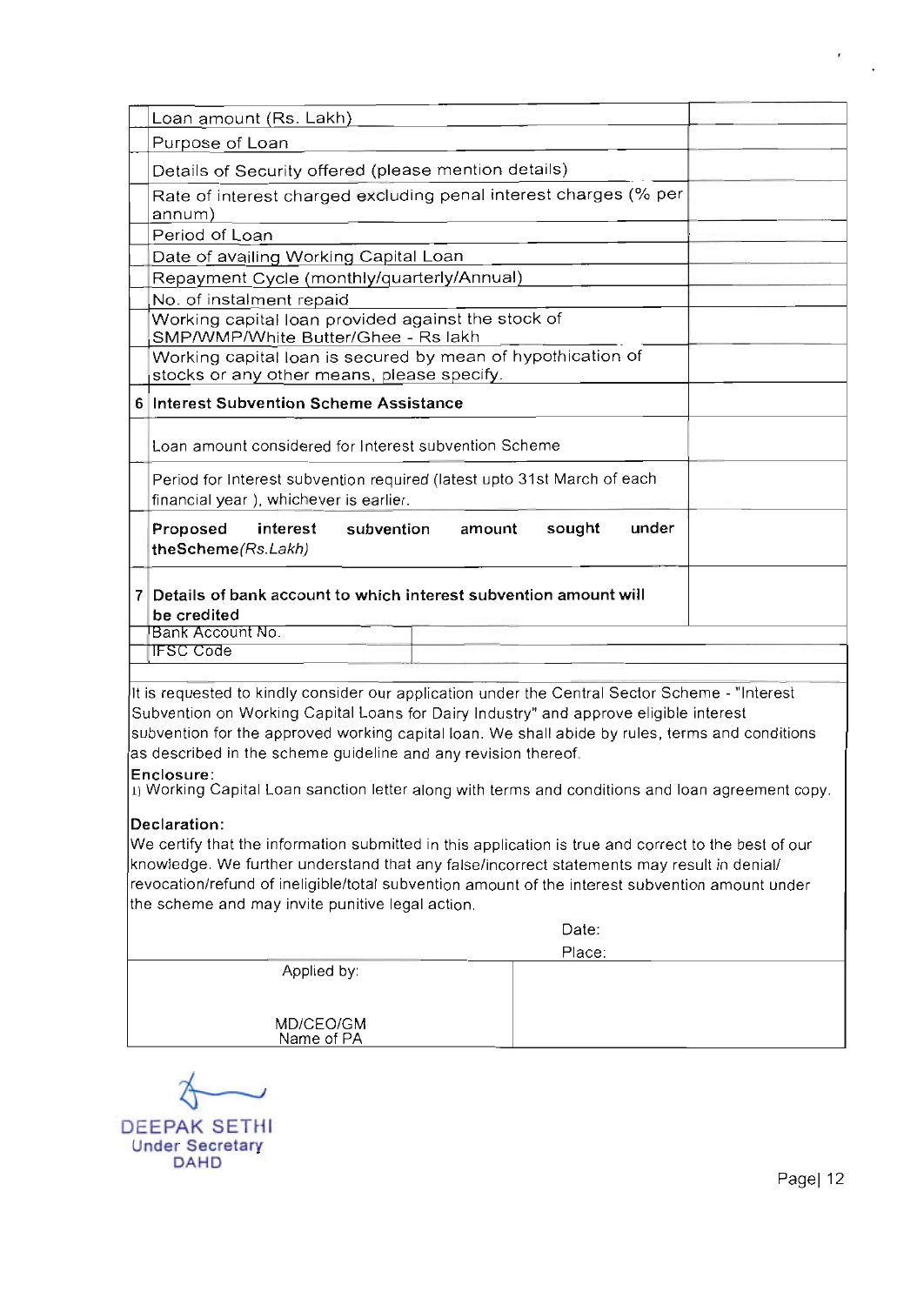| Ann<br>٦е. |  |
|------------|--|
|------------|--|

|                                                                                   |                                                                                                  |                                           |                                                              |  | <b>Request for Release of Interest Subvention</b><br>Central Sector Scheme - "Interest Subvention on Working Capital Loans for Dairy |            |
|-----------------------------------------------------------------------------------|--------------------------------------------------------------------------------------------------|-------------------------------------------|--------------------------------------------------------------|--|--------------------------------------------------------------------------------------------------------------------------------------|------------|
|                                                                                   | Quarter: to                                                                                      |                                           |                                                              |  |                                                                                                                                      | Date:/ $/$ |
|                                                                                   | Reference interest subvention<br>Sanction letter no. and date                                    |                                           |                                                              |  |                                                                                                                                      |            |
|                                                                                   | (PA)                                                                                             | 2 Name of Participating Agency            |                                                              |  |                                                                                                                                      |            |
| 3                                                                                 | name                                                                                             | Financial Institution (FI) Branch         |                                                              |  |                                                                                                                                      |            |
|                                                                                   | 4 Milk bill payment details of PA                                                                |                                           |                                                              |  |                                                                                                                                      |            |
| Milk bill payment outstanding to societies/farmer (Rs.<br>crore) as on dd/mm/yyyy |                                                                                                  |                                           |                                                              |  |                                                                                                                                      |            |
|                                                                                   |                                                                                                  | Last milk bill payment date (dd/mm/yyyy): |                                                              |  |                                                                                                                                      |            |
|                                                                                   |                                                                                                  |                                           | Milk bill payment cycle (no. of days):                       |  |                                                                                                                                      |            |
| 5                                                                                 |                                                                                                  |                                           |                                                              |  | Monthly Conserved commodity stock statement (Rs. Lakh)                                                                               |            |
|                                                                                   |                                                                                                  |                                           | Stock valuation date (dd/mm/yyyy)                            |  |                                                                                                                                      |            |
|                                                                                   |                                                                                                  |                                           | <b>Conserved commodity</b>                                   |  | Month                                                                                                                                |            |
|                                                                                   | <b>SMP</b>                                                                                       | Rate (Rs. per Kg)                         | Opening stock (MT)                                           |  |                                                                                                                                      |            |
|                                                                                   |                                                                                                  | Value (Rs. Lakh)                          |                                                              |  |                                                                                                                                      |            |
|                                                                                   |                                                                                                  |                                           | Opening stock (MT)                                           |  |                                                                                                                                      |            |
|                                                                                   | WMP                                                                                              | Rate (Rs. per Kg)                         |                                                              |  |                                                                                                                                      |            |
|                                                                                   |                                                                                                  | Value (Rs. Lakh)                          |                                                              |  |                                                                                                                                      |            |
|                                                                                   |                                                                                                  |                                           | Opening stock (MT)                                           |  |                                                                                                                                      |            |
|                                                                                   | <b>WB</b>                                                                                        | Rate (Rs. per Kg)                         |                                                              |  |                                                                                                                                      |            |
|                                                                                   |                                                                                                  | Value (Rs. Lakh)                          |                                                              |  |                                                                                                                                      |            |
|                                                                                   | Ghee                                                                                             |                                           | Opening stock (MT)                                           |  |                                                                                                                                      |            |
|                                                                                   |                                                                                                  |                                           | Rate (Rs. per Kg)                                            |  |                                                                                                                                      |            |
|                                                                                   | Value (Rs. Lakh)                                                                                 |                                           |                                                              |  |                                                                                                                                      |            |
|                                                                                   | Total value (Rs. Lakh)                                                                           |                                           |                                                              |  |                                                                                                                                      |            |
|                                                                                   | 6 Loan repayment details                                                                         |                                           |                                                              |  |                                                                                                                                      |            |
|                                                                                   | Drawing power limit given to PA against<br>stock<br>value(Rs lakh)                               |                                           |                                                              |  |                                                                                                                                      |            |
|                                                                                   |                                                                                                  |                                           | Limit availed by PA (Rs. Lakh) - Opening                     |  |                                                                                                                                      |            |
|                                                                                   | Withdrawal during the month (Rs lakh)                                                            |                                           |                                                              |  |                                                                                                                                      |            |
|                                                                                   |                                                                                                  |                                           | Interest amount due for the month                            |  |                                                                                                                                      |            |
|                                                                                   | Principal<br>Repayment<br>during month<br>(Rs. Lakh)<br>Total<br>nterest repaid during the month |                                           | interest<br>(excluding penal<br>interest & other<br>charges) |  |                                                                                                                                      |            |
|                                                                                   |                                                                                                  |                                           |                                                              |  |                                                                                                                                      |            |
|                                                                                   |                                                                                                  |                                           | Loan outstanding (Rs. Lakh)-closing                          |  |                                                                                                                                      |            |
|                                                                                   |                                                                                                  |                                           | Eligible loan outstanding amount under                       |  |                                                                                                                                      |            |
|                                                                                   | the<br>scheme (Rs. lakh)<br>Eligible Interest subvention (Rs lakh)                               |                                           |                                                              |  |                                                                                                                                      |            |
| 7                                                                                 | Scheme (Rs. Lakh)                                                                                |                                           |                                                              |  | Proposed interest subvention amount sought under the                                                                                 | 0.00<br>n  |

 $\sim 10^{-1}$ 

 $\mathcal{L}^{\text{max}}$ 

 $\overbrace{ }$ 

DEEPAK SETHI **Jnder Secretary**  $DAHD$  Page 13